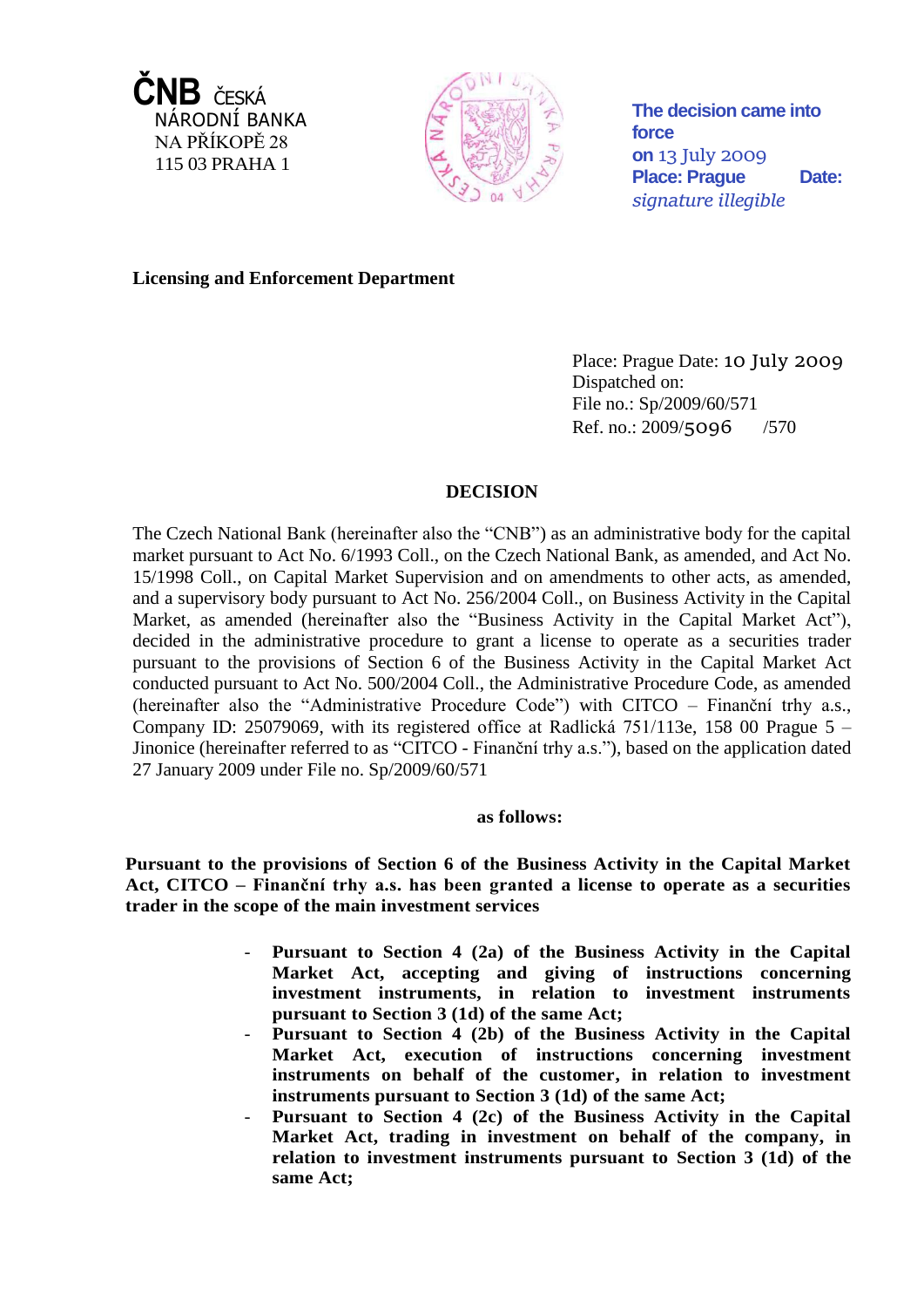**and additional investment services**

- **Pursuant to Section 4 (3a) of the Business Activity in the Capital Market Act, safekeeping and administration of investment instruments, including related**  services, in relation to investment instruments pursuant to Section 3 (1d) of the **same Act.**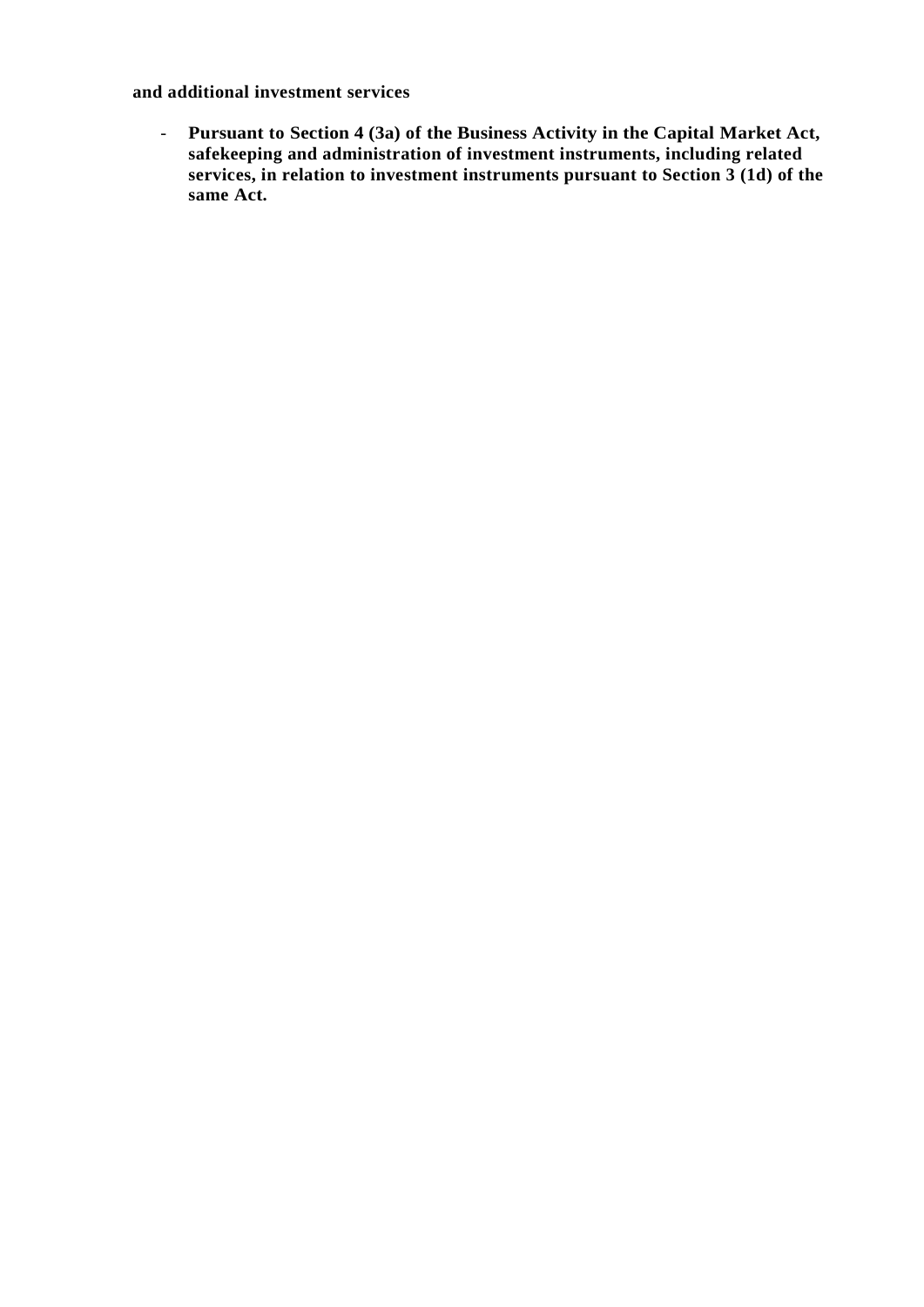**The securities trader is entitled to accept customers' funds or investment instruments.**

## **RATIONALE**

Given that the Czech National Bank fully granted the request of the party to the proceedings, there is no need to state reasons for this decision pursuant to the provision of Section 68 (4) of the Administrative Procedure Code.

### **ADVICE**

Pursuant to the provisions of Section 152 (1) of the Administrative Procedure Code, an appeal may be filed against this decision with the Czech National Bank, Na Příkopě 28, 115 03 Prague 1, through the Licensing and Enforcement Department. In accordance with Section 83 (1) of the Administrative Procedure Code, the appeal period is fifteen days from the date of notification of the decision. The Bank Board of the Czech National Bank decides on the appeal against the decision of the Czech

*m.p. signature illegible* Ing. Karel Gabrhel **Director** Licensing and



National Bank.

**The decision is delivered to:** CITCO **–** Finanční trhy a.s., Radlická 751/113e, 158 00 Prague 5

**–** Jinonice Enforcement  $\sum_{i=1}^{\infty}$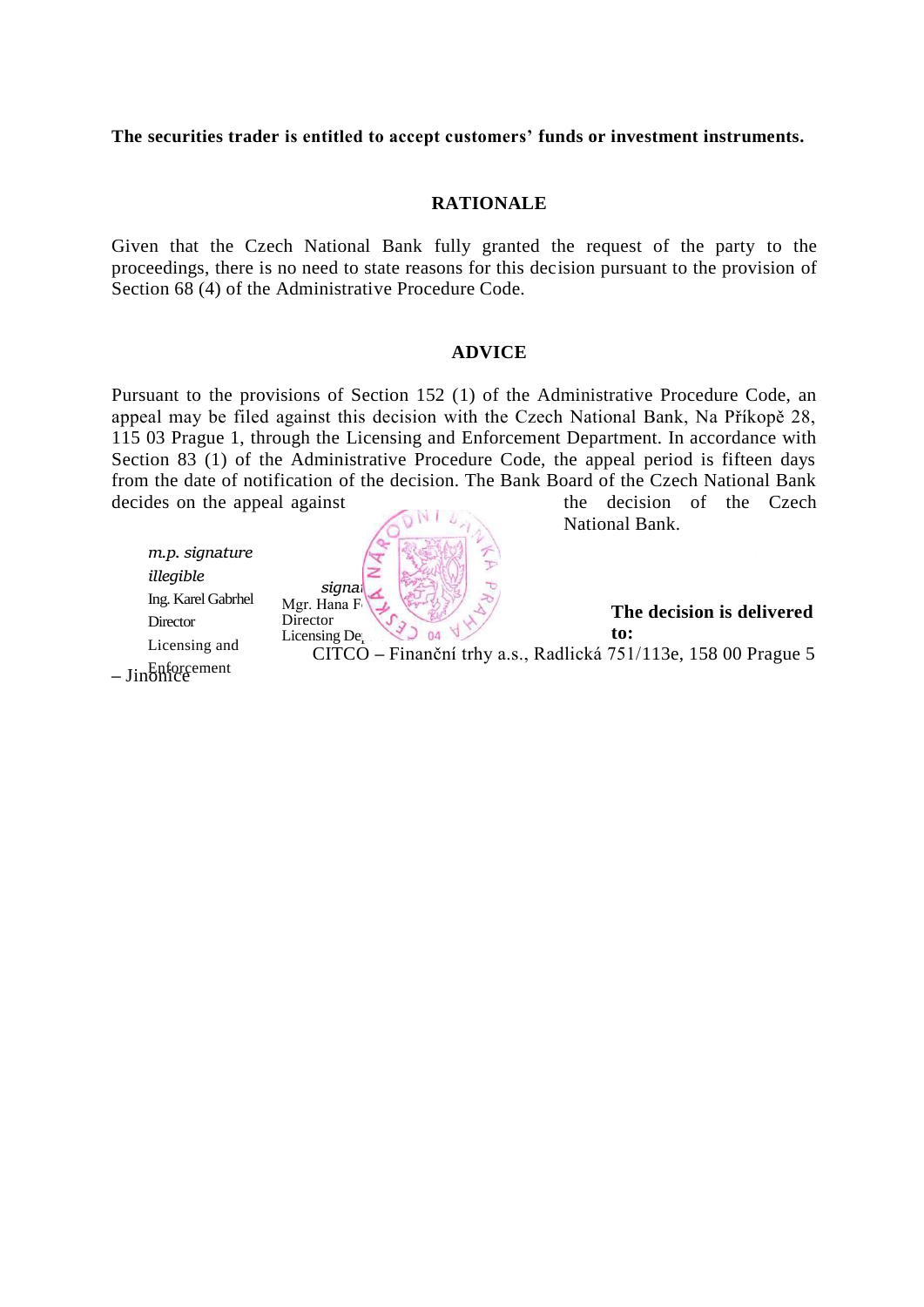



**The decision came into force on** 15 April 2011 **Place: Prague**  Date: 15 April 2011 *signature illegible*

Licensing and Enforcement Department

Place: Prague Date: 15 April 2011 Dispatched on 15 April 2011 File no.: Sp/2010/893/571 Ref. no.: 2011/3978/570

### **DECISION**

The Czech National Bank as a financial market supervisory body pursuant to Act No. 6/1993 Coll., on the Czech National Bank, as amended, and Act No. 284/2009 Coll., On Payment Systems, as amended (hereinafter also "the Payment System Act"), decided in an administrative procedure conducted pursuant to Act No. 500/2004 Coll., the Administrative Procedure Code, as amended (hereinafter also the "Administrative Procedure Code"), on the application of Citfin – Finanční trhy, a.s., Company ID: 25079069, with its registered office at Radlická 751/113e, 158 00 Prague 5 – Jinonice (hereinafter also "Party to the Proceedings") to grant a license to operate as a payment institution within the meaning of Section 9 of the Payment System Act, delivered to the Czech National Bank on 24 September 2010,

### **as follows:**

### **I**

**Pursuant to the provisions of Section 10 of the Payment System Act, Citfin – Finanční trhy, a. s., Company ID: 25079069, with its registered office at Radlická 751/113e, 158 00 Prague 5** – **Jinonice has been granted a license to act as a payment institution in the scope of the below listed investment services:**

- **Pursuant to Section 3 (1c) of the Payment System Act, as it refers to the transfer of funds**
- **1. at the initiative of the payer,**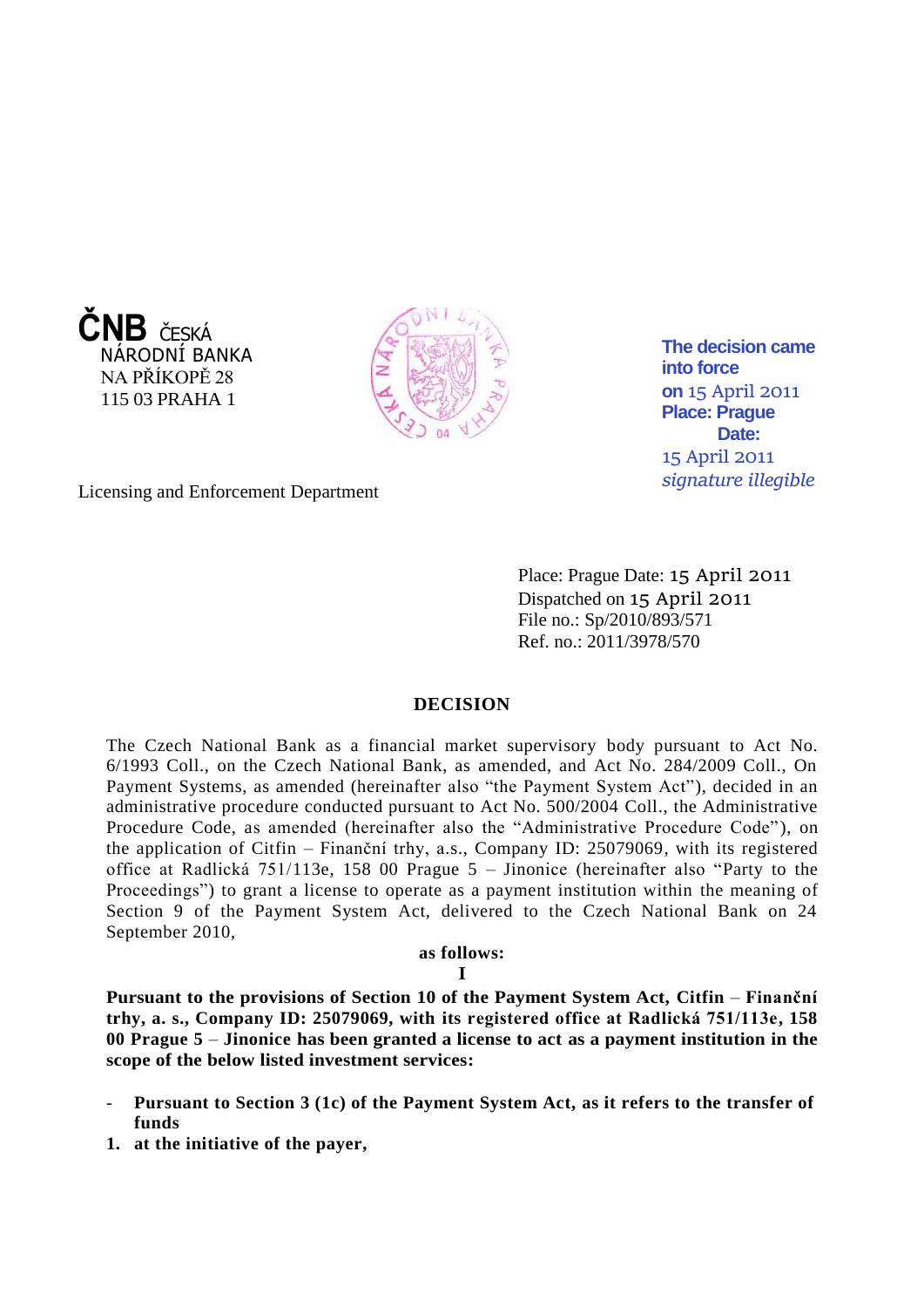- **2. at the initiative of the payee on the basis of the consent granted by the payer to the payee, the payee's provider or the payer's own provider, without using the payment instruments to grant such consent, or**
- **3. at the initiative constituted by the payment instruments,**
- **4. if it is neither a transfer of funds pursuant to Section 3 (1d or f) of the Payment System Act nor a payment transaction pursuant to Section 3 (1g) of the same Act;**
- **Pursuant to Section 3 (1e) of the Payment System Act, it also refers to issuance and administration of payment instruments and device for receiving payment instruments, unless it is a payment transaction pursuant to Section 3 (1g) of the same Act.**